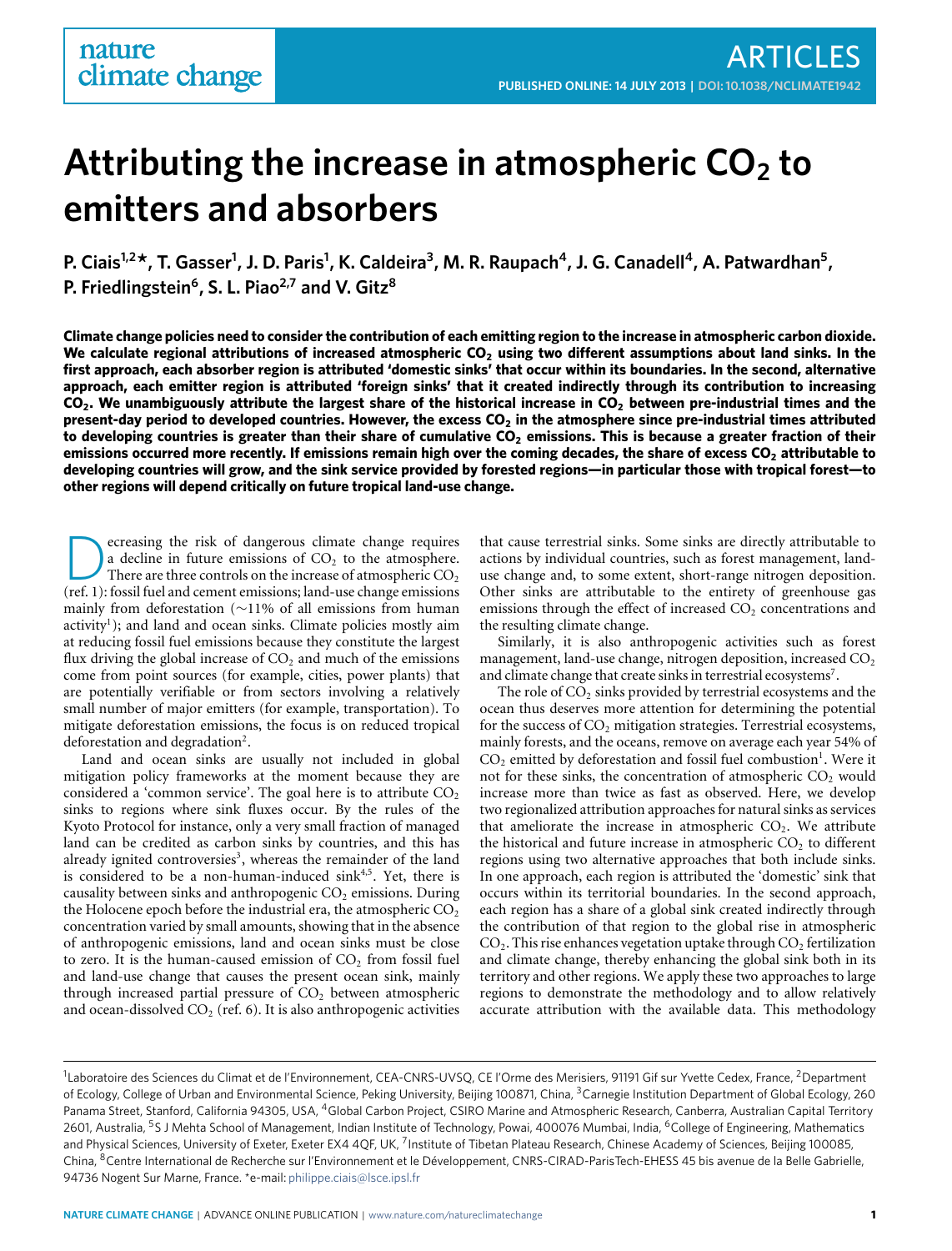| <b>Contribution to</b><br>$\Delta CO_2$ (ppm) in<br>2006 by: $\rightarrow$ | Fossil fuel $+$<br>land-use<br>emissions by this<br>region | Land sink within<br>the territory of<br>this region | Land sink<br>provided to<br>OECD by this<br>region | Land sink<br>provided to REF<br>by this region | Land sink<br>provided to ASO<br>by this region | Land sink<br>provided to ALM<br>by this region |
|----------------------------------------------------------------------------|------------------------------------------------------------|-----------------------------------------------------|----------------------------------------------------|------------------------------------------------|------------------------------------------------|------------------------------------------------|
| <b>OECD</b>                                                                | 97                                                         | $-11$                                               | $-6$                                               | $-1$                                           | $-2$                                           | $-2$                                           |
| <b>REF</b>                                                                 | 30                                                         | $-6$                                                | $-3$                                               | $-1$                                           | $-1$                                           | $-1$                                           |
| <b>ASO</b>                                                                 | 43                                                         | $-11$                                               | $-6$                                               | $-1$                                           | $-2$                                           | $-2$                                           |
| <b>ALM</b>                                                                 | 76                                                         | $-42$                                               | $-23$                                              | $-5$                                           | $-8$                                           | $-6$                                           |
| All land                                                                   | 246                                                        | $-70$                                               | $-38$                                              | $-8$                                           | $-13$                                          | $-11$                                          |
| Ocean                                                                      | $\Omega$                                                   | $-69$                                               | $-37$                                              | $-9$                                           | $-13$                                          | $-10$                                          |
| Globe                                                                      | 246                                                        | $-139$                                              | $-75$                                              | $-17$                                          | $-26$                                          | $-21$                                          |

#### <span id="page-1-0"></span>**Table 1** | **Attribution of** 1**CO<sup>2</sup> to regional fossil fuel and land-use emissions, and terrestrial sinks (column 2 and 3).**

Further breakdown of the 'sink service' provided by each absorbing region to others between 1850 and 2006 is given in columns 4 to 7, according to a choice of attribution based on emitters (see main text). The attribution of the cumulative land sinks is expressed in ppm of  $\Delta CO_2$ . A negative value is equivalent to a reduction of  $\Delta CO_2$ . The  $\Delta CO_2$  reduction 'service' provided by ocean uptake to each region is shown as well. The corresponding  $\Delta CO_2$  are given in [Fig.](#page-2-0) [1a](#page-2-0). All numbers are rounded to the ppm.

could in principle be applied on the finer scale of individual countries, but more reliable data on land biosphere sources and sinks would need to be developed.

Here we extend the so-called 'Brazilian proposal' approach, which first proposed to assign emission targets to nations on the basis of their historical responsibility for the anthropogenic greenhouse effect [\(http://www.match-info.net;](http://www.match-info.net) refs [8–](#page-4-7)[10\)](#page-4-8). Because of the importance of sinks in the global  $CO<sub>2</sub>$  budget, analyses considering both emissions and sinks allow a more comprehensive valuing of the contributing drivers and regions to the atmospheric  $CO<sub>2</sub>$  imbalance. There is not a best scientific accounting framework for sinks, as accounting choices necessarily follow value judgements on which and how common resources might be shared. For instance, should  $CO<sub>2</sub>$  fluxes into and out of unmanaged ecosystems be considered a globally shared resource? Such choices represent values. Values play a role in selecting accounting systems, as already happens in international climate negotiations. However, once a specific accounting system is decided, the ensuing attribution needs to be scientifically based, consistent and with quantification of its uncertainty. It is this factual attribution that is our primary focus.

Here, we show how the attribution of increased atmospheric  $CO<sub>2</sub>$  since pre-industrial times differs between the historical period (1850–2006) and the future (2010–2100), when using our distinct attribution approaches for sinks. Ocean sinks are attributed in the same way in both accounting approaches.

## **Attributing the increase of CO<sup>2</sup> to regions of the globe**

A simplified but comprehensive model of the carbon cycle (OSCAR; ref.  $11$ ) is used that allows the increase of  $CO<sub>2</sub>$  above pre-industrial levels to be attributed to emitting and absorbing regions (see Methods). Fossil fuel and cement emissions are prescribed from the Carbon Dioxide Information Analysis Center database<sup>[12](#page-4-10)</sup>. The model calculates the global ocean uptake and the regional the land-use flux defined as the net  $CO<sub>2</sub>$  balance at any time  $t$ , of terrestrial ecosystems affected by a land-use transition before *t*. For undisturbed ecosystems, OSCAR has  $CO<sub>2</sub>$  sinks. The terrestrial net primary productivity (NPP) is considered to scale with the logarithm of atmospheric  $CO<sub>2</sub>$  content. The magnitude of this  $CO<sub>2</sub>$  fertilization effect is calibrated within ecologically plausible limits<sup>[13](#page-4-11)</sup> to reproduce the observed trends in atmospheric  $CO<sub>2</sub>$  (see Methods). In undisturbed ecosystems, the  $CO<sub>2</sub>$  fertilization sink depends on the rate of increase in NPP and on the residence time of carbon in biomass, litter and soil organic carbon pools. The excess of NPP over heterotrophic respiration is increased or decreased by processes such as temperature change, radiation quality changes and nitrogen deposition. Some studies<sup>[14,](#page-4-12)[15](#page-4-13)</sup> have shown that for high-emission scenarios, climate change reduces land sinks or can even turn sinks into sources in some regions. These carbon–climate feedbacks are not the focus here, but we tested a scenario where NPP and respiration depend on temperature and found no qualitative difference with the results in the absence of feedbacks.

We seek the share of each emitting region in the global excess of atmospheric CO<sub>2</sub> above pre-industrial levels  $(\Delta CO_2)$ . Thus, in the OSCAR carbon cycle model, we decompose  $\Delta CO_2$  into a sum of individual positive (sources) or negative (sinks) contributions from each emitting or absorbing region. This is achieved by numerically 'tagging' the modelled  $CO<sub>2</sub>$  molecules emitted from each region, as if they were dye tracers. Carbon emitted each year by a given region, be it fossil carbon (here fossil fuel burning and cement emissions) or deforestation carbon, is subsequently spread through the atmosphere–land–ocean carbon system. A fraction of each region's emissions stays in the atmosphere and adds to the increased CO<sub>2</sub> burden. The rest is absorbed either by the ocean or by land in the same, or another, region.

Attribution of the land sink follows two alternative approaches. The first one attributes terrestrial sinks to the region where the sink occurs. This idea of 'domestic sinks' is close to that of 'full carbon accounting' in current international negotiations. The second one estimates for each region the terrestrial sink that its historical emissions have induced over all other regions, including itself. This approach calculates the causal contribution of emitters to the creation of sinks through  $CO<sub>2</sub>$  fertilization effects on increased carbon storage (see Methods).

The ocean sink is also important, absorbing about 25% of fossil and land-use emissions at present<sup>[16](#page-4-14)</sup>. There are many ways in which this ocean sink can be attributed. Here, we adopt the approach that the ocean sink removes the share of excess  $CO<sub>2</sub>$  caused by each emitting region in direct proportion to the total excess  $CO<sub>2</sub>$  at the time of oceanic absorption (see [Table](#page-1-0) [1\)](#page-1-0), a physically based concept in that physical processes at the ocean–atmosphere interface are not discriminated as function of regionally tagged atmospheric CO<sub>2</sub> molecules.

We note, however, that alternate approaches are possible. For example, as the ocean is a shared resource among all people of the world, it could be argued that its  $CO<sub>2</sub>$  uptake should be distributed among regions on a per capita basis, or according to the nearest ocean to a particular region. Under this assumption, people in regions of low carbon emission would be attributed a service to high-carbon-emission regions by allowing 'their' share of the ocean to be used to absorb carbon from high-carbon-emission countries. Here, for simplicity, we consider an attribution based on each region's share of excess atmospheric CO<sub>2</sub>.

We consider four land regions, plus the ocean. Each region includes several countries that have similar projected economic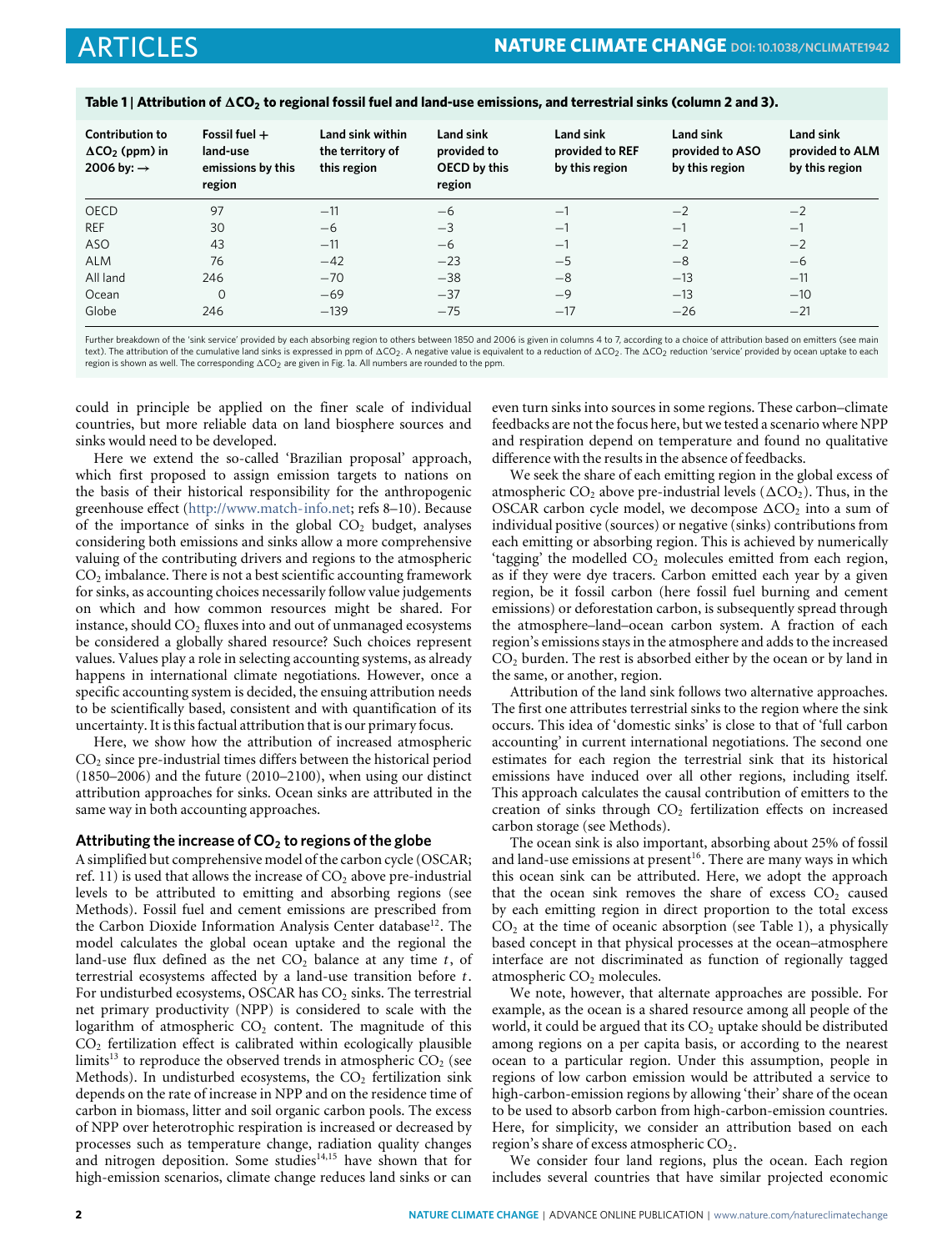development pathways, hence similar fossil fuel and land-use  $CO<sub>2</sub>$ emissions trajectories. Projected fossil fuel emissions are from the Intergovernmental Panel on Climate Change (IPCC) Special Report on Emissions Scenarios A2 (SRES A2) scenario<sup>[17](#page-4-15)</sup>. Future land-use-change emissions are calculated by the OSCAR model, given land-cover projections from the IMAGE 2.2 integrated assessment model for the IPCC SRES A2 scenario<sup>[18](#page-4-16)</sup>. The four land regions are those used by the IPCC Fourth Assessment Report (AR4), countries of the Organization for Economic Cooperation and Development (OECD) in North America, western Europe and Pacific developed, countries of Africa and Latin America (ALM), all Asian countries and Oceania (ASO) and the reformed economies of the former Soviet Union including eastern Europe (REF).

## **Attribution of the historical increase of CO<sup>2</sup>**

Adopting the first attribution approach of only domestic sinks for each emitter, [Fig.](#page-2-0) [1a](#page-2-0) shows each region's share of  $\Delta CO_2$ between 1850 and the present day (2006), together with the separate attributed contribution of fossil fuel and land-use emissions and of domestic land sinks. The ocean sink, here not attributed, is shown separately on the right. We estimate with OSCAR a value of  $\Delta CO_2$  equal to 107 ppm in 2006, close to the observed value of  $101 \pm 5$  ppm. Clearly, most of this historical increase is attributed to OECD countries  $(+86 \text{ ppm})$  owing to their large cumulated fossil fuel emissions, early century deforestation in North America and their small land sinks. REF countries contribute a small increase of 24 ppm to  $\Delta CO_2$  and the ocean contributes a decrease of −69 ppm. The ASO countries contribute +32 ppm to  $\Delta CO_2$ , about the same as ALM countries (+34 ppm) but for different reasons. The contribution to  $\Delta CO_2$  from ASO countries is due to their cumulative fossil fuel emissions. In contrast, ALM countries have small fossil emissions but high cumulative land-use emissions [\(Fig.](#page-2-0) [1a](#page-2-0)). The attribution of  $\Delta CO_2$  to ALM countries is, however, attenuated by their high carbon sinks (tropical forest biomes in OSCAR). The domestic carbon sink of ALM countries is found to have offset 56% of their fossil fuel and land-use emissions since 1850.

Using the second approach of attributing land sinks to the emitters that caused them, [Fig.](#page-2-0) [1c](#page-2-0) shows terrestrial sinks provided by absorbing regions decrease  $\Delta CO_2$  (negative bars in [Fig.](#page-2-0) [1c](#page-2-0)) as a service to emitters (see data in [Table](#page-1-0) [1\)](#page-1-0). With this attribution approach, we estimate that since 1850 the ALM region has provided an uptake of 23 ppm to the  $\Delta CO_2$  of OECD, by far the largest 'sink service' from an absorber to an emitter. An additional 9 ppm of  $\Delta CO_2$  of OECD is removed by the combined terrestrial sinks of REF and ASO. Not including the ocean in the attribution, the net balance of OECD domestic sink (credits) compared with foreign sinks (debits) is negative at −21 ppm (11 ppm minus 32 ppm). The second region that is more indebted to others for terrestrial carbon sink services is ASO, with other regions providing an uptake of 11 ppm, of which 8 ppm is provided by land sinks in ALM alone. Over the historical period, the region that has provided the largest net sink service to all others is ALM (36 ppm). Regions REF and ASO are close to neutral with respect to the relative importance of their sources and sinks.

#### **Attribution of the future CO<sup>2</sup> increase**

Given the SRES A2 fossil fuel emission scenario, the attribution of the projected  $CO<sub>2</sub>$  increase in 2100 gives quite a different picture compared with the historical period. [Figure](#page-2-0) [1b](#page-2-0) shows a modelled value of  $\Delta CO_2$  in 2100 of 612 ppm with OSCAR, in the range of three-dimensional (3D) carbon cycle model results (450–740 ppm in ref. [14\)](#page-4-12). ASO countries contribute 321 ppm to  $\Delta CO_2$  in 2100, compared with 276 ppm from OECD countries, 233 ppm from ALM countries and 72 ppm from REF countries. The



<span id="page-2-0"></span>**Figure 1** | **Attribution of the atmospheric CO<sup>2</sup> increase between 1850 and 2100, assuming that the carbon cycle was in equilibrium in 1850. a**, First attribution approach where regional terrestrial 'domestic' sinks are attributed to each absorber region with the OSCAR carbon cycle model. Hatched yellow bar denotes the modelled global  $\Delta CO_2$  between 1850 and 2006, resulting from previous emissions and sinks during that period. This modelled global  $\Delta CO_2$  is 107 ppm, in line with the observed value of  $101 \pm 5$  ppm. Yellow bars,  $\Delta CO_2$  values attributed to each region and their apportionment to emissions and sinks further to the right of each bar; grey, cumulative fossil fuel (FF) emissions; orange, cumulative land-use emissions (LUC); green, terrestrial cumulative sinks, counted negatively because they diminish  $\Delta CO_2$ ; blue, cumulative ocean uptake. **b**, Same but for  $\Delta$ CO<sub>2</sub> simulated by OSCAR between 1850 and 2100, given the SRES A2 fossil fuel emission scenario and land-use emissions calculated by OSCAR with prescribed land-cover-change forcing in each region (see main text). **c**,**d**, Second attribution approach with regional sinks attributed to each emitter region having caused both a domestic sink, in green, and foreign sinks, in magenta. The ocean sink is shown separately on the right.

ASO countries are thus projected to have the largest contribution. In the OSCAR model, NPP saturates at high CO<sub>2</sub>, therefore the land sink per unit  $\Delta CO_2$  weakens in the future, which tends to leave more emissions airborne every year by 2100 under a high-emission scenario such as SRES A2. For all absorbing regions together, the overall sequestration of carbon on land is estimated to provide a decrease in  $\Delta CO_2$  of 243 ppm by year 2100 [\(Fig.](#page-2-0) [1b](#page-2-0)) and the overall sequestration in the ocean a further decrease of 290 ppm. This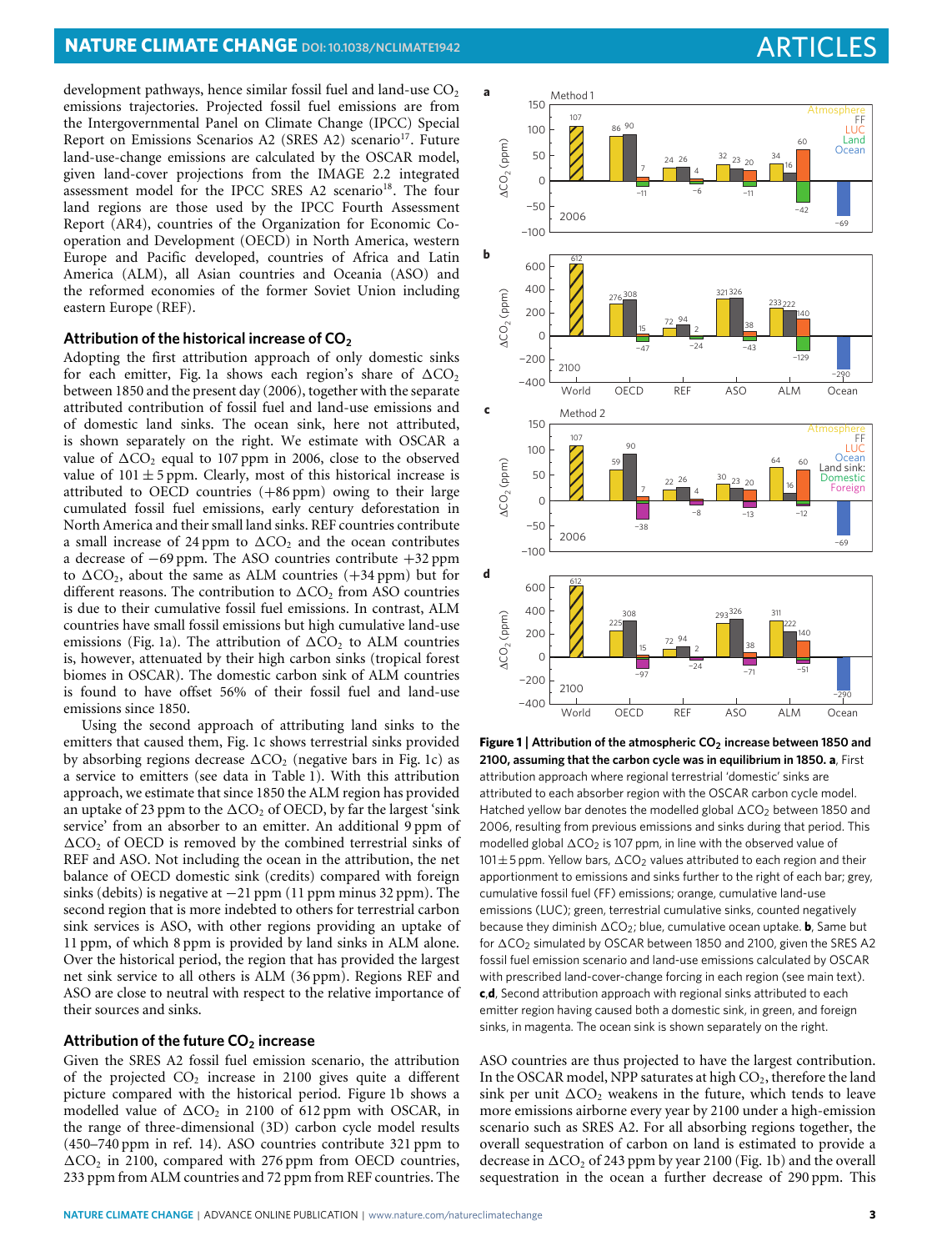

<span id="page-3-0"></span>**Figure 2** | **Changes in global annual CO<sup>2</sup> sources and sinks between 1850** and 2100. Sinks in land and oceans, and the annual increase of  $CO<sub>2</sub>$  in the atmosphere, are counted negatively and emissions are counted positively. Annual fluxes are from fossil fuel emissions (grey), land-use change (orange), terrestrial sinks (green), ocean sink (blue) and atmospheric yearly increase (yellow). The four pie charts at the top show the attribution of cumulated emissions, atmospheric increase and domestic sinks occurring in each region for three time slices: 2006, 2050 and 2100.

mitigation of  $\Delta CO_2$  is to be compared with the increase of  $\Delta CO_2$ caused by emissions alone, in the absence of sinks, of 1,145 ppm.

In [Fig.](#page-3-0) [2,](#page-3-0) the evolution of the global carbon budget illustrates the fact that the fraction of fossil fuel and land-use emissions remaining airborne increases progressively with time, reaching 64% in 2100 compared with 45% in 2006, owing to the saturation of land sinks in the OSCAR model. For the three time periods of 2006, 2050 and 2100, the pie charts in [Fig.](#page-3-0) [2](#page-3-0) give the  $\Delta CO_2$  attribution broken down into cumulated fossil fuel emissions, land-use emissions and land sink. For cumulated emissions, a shift of their attribution occurs from OECD towards ASO countries between 2000 and 2100. Such a shift is already discernible in recent fossil fuel annual emission data (Annex B countries having decreased from 64% of global emissions in 1990 down to 44% in 2008; ref. [1\)](#page-4-0). Land-use emissions in the SRES A2 scenario, modelled with OSCAR driven by the IMAGE 2.2 land-cover-change projections<sup>[18](#page-4-16)</sup> and calculating net CO<sub>2</sub> fluxes from land-cover transitions between forest, croplands and grasslands, remain dominated by ALM countries throughout the twenty-first century. These countries alone contribute 66% of cumulated land-use emissions in 2006, but are projected to contribute 72% in 2100 in the scenario studied here. Despite intense land use, ALM countries remain the largest providers of land sink service to emitting regions, including themselves. The share of ALM into the land carbon storage change declines in the future, however, whereas the share of OECD and REF regions increases. This is because in IMAGE 2.2 land-cover-change scenario, deforestation continues in ALM until late in the twenty-first century (resulting in  $CO<sub>2</sub>$  emissions in OSCAR), whereas OECD and REF keep stable areas of temperate and boreal forests<sup>[18](#page-4-16)</sup> with long residence times of carbon in soils, enabling carbon storage. This result obviously depends both on the land-cover-change scenario and on the terrestrial carbon cycle model used.

We also tested an attribution of idealized climate feedbacks, by incorporating into OSCAR a linear response of NPP to temperature change and a  $Q_{10}$  response of heterotrophic respiration, with the NPP response being calibrated to the results of a 3D Earth system

model (see Supplementary Information). An additional  $\Delta CO_2$  of 38 ppm is calculated from the feedback. Once attributed, this term does not qualitatively change the results shown in [Fig.](#page-2-0) [1.](#page-2-0) In case of a large positive feedback occurring in one region, however, the contribution of climate change to the attribution of sinks to emitters will be much more significant. In particular, a threshold-like response to climate change could cause an abrupt drop in sinks, or a large loss of  $CO<sub>2</sub>$  from natural reservoirs. In that case, one could attribute to each emitter the  $\Delta CO_2$  caused by passing such a threshold, in proportion to the amount of climate change that this emitter has created before the threshold is reached.

We show that it is possible to attribute the increased atmospheric  $CO<sub>2</sub>$  burden to emitting regions, accounting for their sink function and for the ocean, treated here as a global 'sink service'. These first results contribute towards comprehensive, consistent and transparent frameworks for attributing the atmospheric  $CO<sub>2</sub>$  excess, which could be further enriched by detailed analysis, for example, using more realistic spatially detailed land and ocean carbon cycle models. Our calculations (using a simplified carbon cycle model and estimates of regional historical land carbon fluxes) are subject to uncertainties. We do not claim that the results obtained here with a simplified model are accurate enough to serve as a quantitative basis for negotiating emission reductions or trading carbon sink services.

There are many other factors that could influence the results, but these are unlikely to alter the sign or order of magnitude of our findings. The nonlinear response of ecosystem carbon fluxes and storage to climate is not accounted for in our approach. If increased decomposition of soil carbon in response to warming or if increased water stress on tropical forests<sup>[14,](#page-4-12)[15](#page-4-13)</sup> were incorporated in our carbon cycle model, the role of land sinks in decreasing  $\Delta CO<sub>2</sub>$ by 2100 would be lessened. To account for these carbon–climate feedbacks, our simple model could be calibrated to account for the impacts of climate change on land sinks, from the results of more complex Earth system sodels. Similarly, the ocean carbon cycle sensitivity to climate would need to be accounted for in future studies. Here, the only sources of nonlinearity in the carbon cycle are the NPP saturation at high  $CO<sub>2</sub>$ , the land-use effects on the carbon residence time in ecosystems and a weak nonlinearity in ocean chemistry<sup>[19](#page-4-17)</sup>. Another global adverse impact of human activities that could be attributed to fossil fuel emitters using our method is the acidification of the ocean, counted proportional to  $CO<sub>2</sub>$  emitted from each region and absorbed by the oceans. Beyond attribution of  $\Delta CO_2$  to emissions, a higher order attribution to emission socioeconomic drivers such as city sprawl, energy production systems, manufacturing industries and trade is possible, which would provide a more direct link between policy action and atmospheric  $CO<sub>2</sub>$ . Finally, with a major upgrade of carbon observing systems, using *in situ* networks<sup>[20](#page-4-18)</sup> and satellite observations<sup>[21](#page-4-19)</sup>, regional carbon sinks could be measured with high enough accuracy that the role of each region in the increase of  $CO<sub>2</sub>$ could be better quantified.

Ultimately, any discussion of attribution of  $\Delta CO_2$  depends on accurate estimates of emissions from human activities, an appropriate representation of the carbon cycle and decisions about how to treat carbon uptake by the land biosphere and the oceans. Thus, attribution depends on both science and social values. Under any reasonable set of assumptions, the largest share of  $\Delta CO_2$  up to the present can be attributed to the developed countries, but the share attributed to the developing world is rapidly increasing. For an intensive emission scenario such as SRES A2, developing countries contribute the largest share of  $\Delta CO_2$  by 2100 because their emissions surge in the coming decades and sinks lag behind. In this context, regionalized attribution of land and ocean sinks is critical to provide options for policy, so that absorber regions can benefit from incentives to maintain or enhance the 'sink service' they provide to themselves and to others.